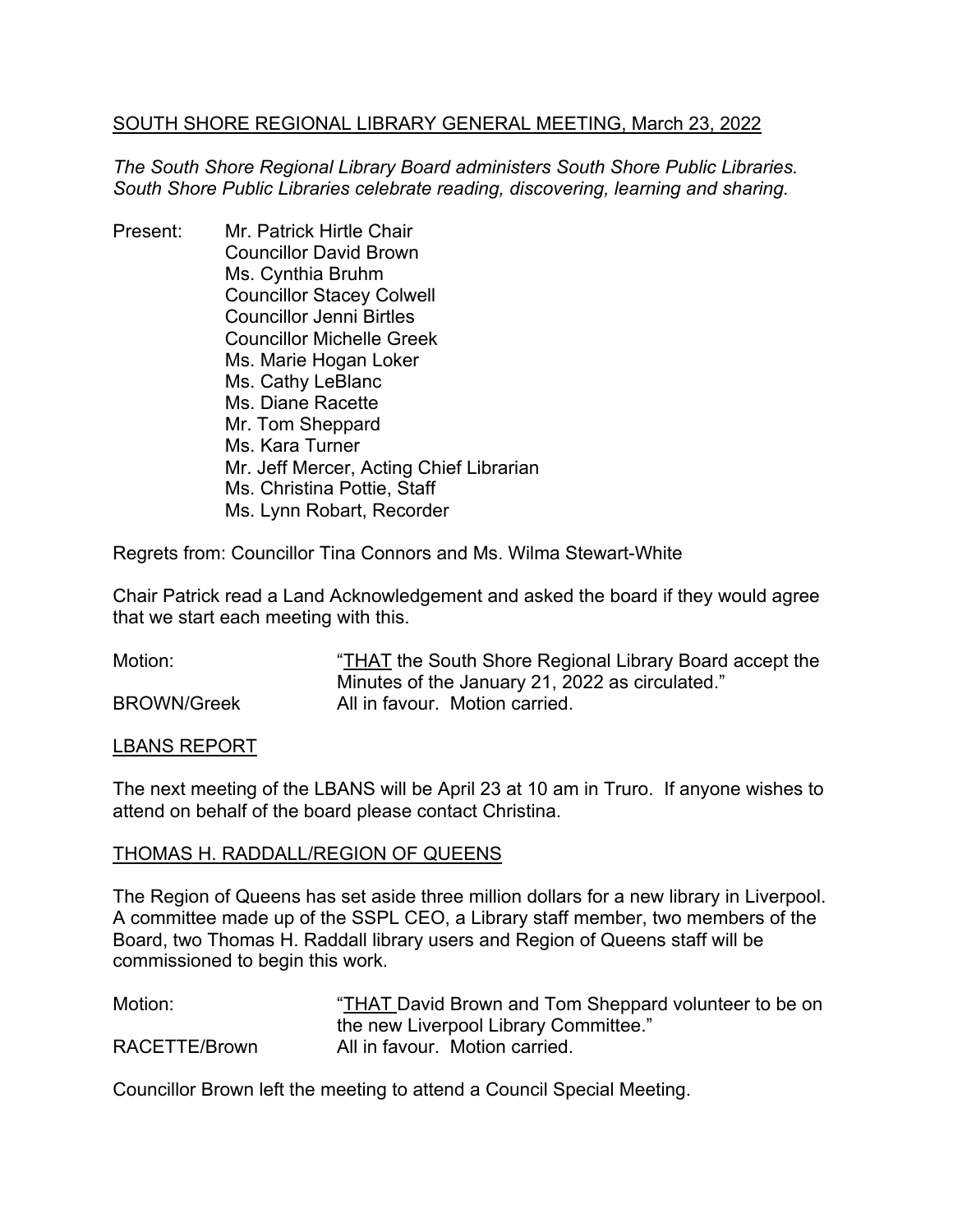## SOUTH SHORE REGIONAL LIBRARY BOARD, MARCH 23, 2022 PAGE 2

## EQUITY, DIVERSITY AND INCLUSION

Christina updated the board by sharing new possibilities for further EDI staff development. Christina asked that the board approve the second draft of the EDI Statement as amended from board suggestions.

Motion: "THAT the draft Equity, Diversity and Inclusion Statement be adopted by the board. BROWN/Marie **All in favour.** Motion carried.

## **Equity, Diversity, Inclusion Statement**

*South Shore Public Libraries Board believes that a diverse and pluralistic society is central to our community's identity. Libraries have a responsibility to contribute to a culture that recognizes diversity and fosters social inclusion. Libraries strive to deliver inclusive service. South Shore Public Libraries Board recognizes and energetically affirms the dignity of all people we serve.* 

*South Shore Public Libraries is committed to fostering a diverse, equitable and inclusive community in which all people, including borrowers, employees, and volunteers, feel welcomed and can thrive. We are committed to providing equitable access to all facets of the library experience and to providing the resources that further these objectives.*

*Creating a diverse, equitable and inclusive community is an ongoing and evolving process. The Board, employees and volunteers challenge ourselves to do this work on a personal and institutional level, with empathy and mutual respect.*

Cathy LeBlanc suggested we look at Halifax Public Libraries, and their response to the 94 Calls to Action from the Truth and Reconciliation Commission actions we can work on as well.

## STAFF ASSOCIATION

A letter was received from the Staff Association with a request to add one additional staff person to sit on the policy review committee. The committee will consist of the CEO, two board members and two members of the staff association. The letter also reiterated a request to engage an independent third party to conduct confidential interviews in order that people who may have feared reporting harassment or offensive behaviour will feel safe to report. The request is noted and acknowledged, however, the Board requires a process based in policy for this to take place. It is the Board's vision and intention to support staff's request in that future revisions to the Respectful Workplace Policy would incorporate an anonymous reporting process through an independent HR expert or through resources available through the Provincial Library. Work on revising the policies will be done with the assistance and expertise of an HR consultant or Provincial Library supports*.*